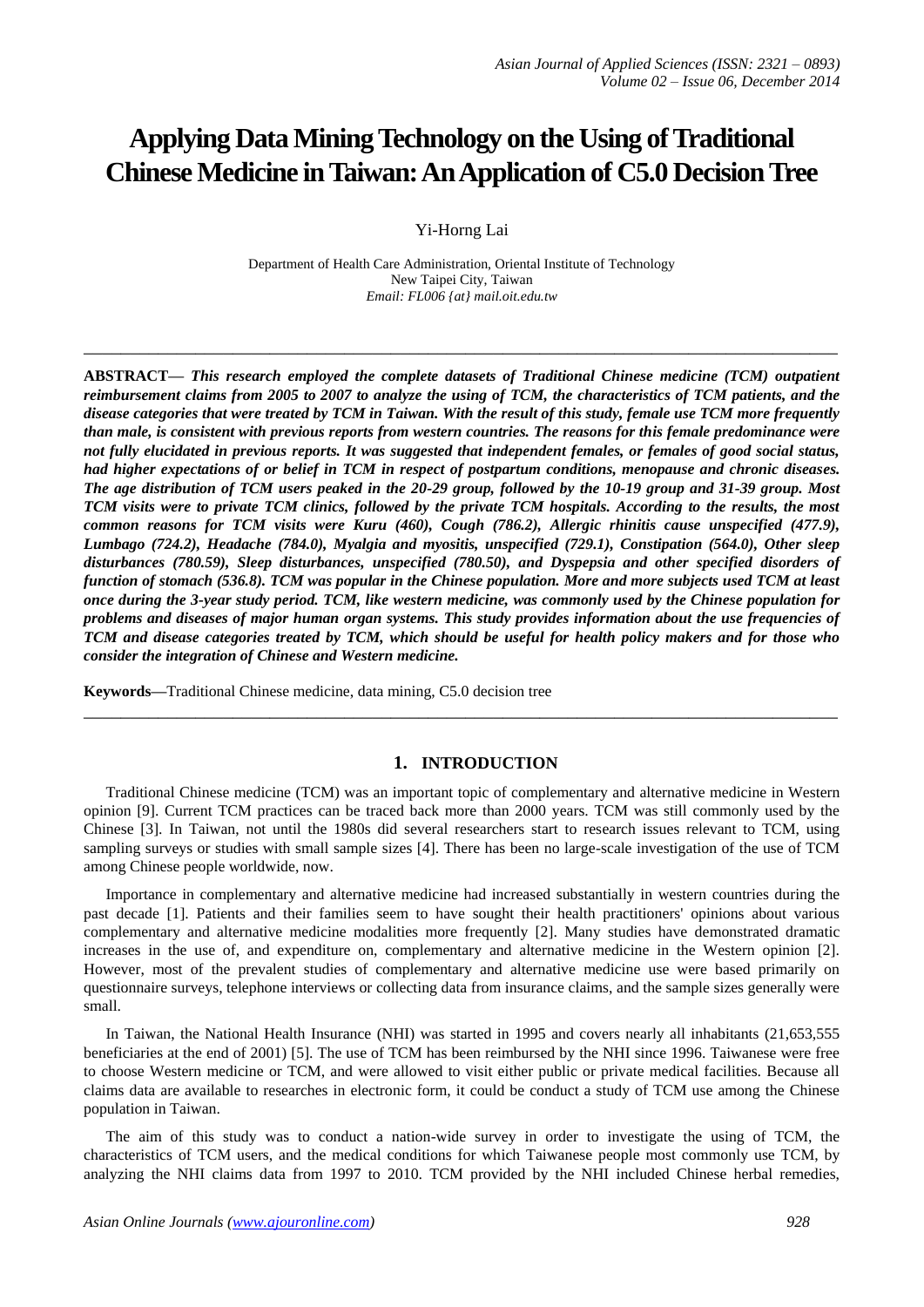acupuncture and traumatology manipulative therapy.

## **2. METHODOLOGY**

#### *2.1 Data Sources*

The NHI program was initiated in Taiwan since 1995 and covers nearly all inhabitants. In 1999, the Bureau of NHI began to release all claims data in electronic form to the public under the National Health Insurance Research Database (NHIRD) project. The structure of the claim files is described in detail on the NHIRD website and in other publications [4].

It could be obtain the complete TCM claim datasets from the NHIRD in Taiwan. The datasets contained only the visit files, including dates, medical care facilities and specialties, patients' genders, dates of birth, and the three major diagnoses coded in the International Classification of Disease, 9th Revision, Clinical Modification (ICD-9-CM) format [6]. To protect privacy, the data on patient identities and institutions had been scrambled cryptographically.

These visit files represented all the TCM outpatient activities within the NHI from 2005 to 2007. Insurance benefits were available for TCM that included Chinese herbal remedies, acupuncture and traumatology manipulative therapy, especially for joint dislocation. In Taiwan, TCM is reimbursed by NHI only in ambulatory clinics, not for inpatient care. In addition, only licensed TCM physicians qualify for reimbursement from the NHI.

#### *2.2 Study Design*

Although the concept of disease entities in TCM was quite different from that in Western medicine, TCM physicians are requested to follow the standard diagnoses according to the ICD-9-CM coding system when claiming reimbursement. Common diagnostic groups for TCM visits were categorized according to the reclassification of primary ICD-9-CM codes for use in the National Ambulatory Medical Care Survey and National Hospital Ambulatory Medical Care Survey data in the United States.

To calculate patients' ages in relation to the 3-year use frequency of TCM from 2005 to 2007, December 31, 2007 was taken as the index of subtrahend. The denominator was the number of people who were insured during this 3-year period.

In order to compare the average numbers of visits between TCM and Western (allopathic) medicine, it could be obtained the total number of ambulatory visits to Western medicine from the website of Department of Health, Taiwan. In addition, we obtained the sampling claim datasets for ambulatory care visits at Western medicine clinics in order to compare the top ten disease categories between TCM and Western medicine visits. The sampling was random and visitbased but was separated monthly to eliminate possible seasonal variations. According to the NHIRD, these sampled files were representative of all utilization within the NHI in Taiwan.

#### *2.3 Methodology*

Decision tree learning was a method commonly used in data mining. The goal was to create a model that predicts the value of a target variable based on several input variables. Each interior node corresponds to one of the input variables; there were edges to children for each of the possible values of that input variable. Each leaf represents a value of the target variable given the values of the input variables represented by the path from the root to the leaf.

A decision tree was a simple representation for classifying examples. Decision tree learning was one of the most successful techniques for supervised classification learning. For this section, assume that all of the features have finite discrete domains, and there was a single target feature called the classification. Each element of the domain of the classification is called a class. A decision tree or a classification tree was a tree in which each internal node was labeled with an input feature. The arcs coming from a node labeled with a feature are labeled with each of the possible values of the feature. Each leaf of the tree was labeled with a class or a probability distribution over the classes.

A tree can be learned by splitting the source set into subsets based on an attribute value test. This process was repeated on each derived subset in a recursive manner called recursive partitioning. The recursion was completed when the subset at a node has all the same value of the target variable, or when splitting no longer adds value to the predictions.

In data mining, decision trees could be described also as the combination of mathematical and computational techniques to aid the description, categorization and generalization of a given set of data.

Data comes in records of the form:

 $(x, Y)=(x_1, x_2, x_3, ..., x_k, Y)$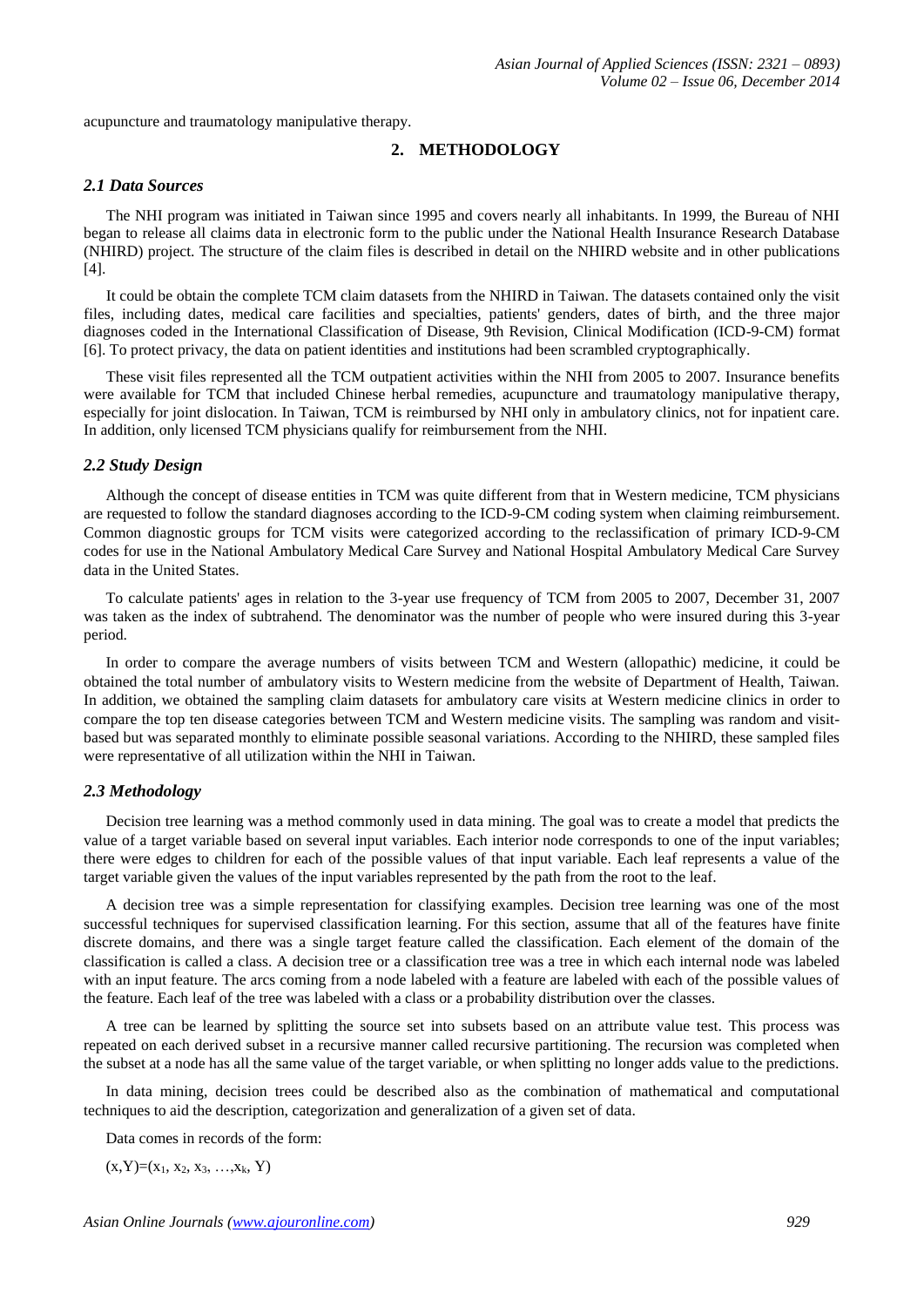The dependent variable, Y, is the target variable that we are trying to understand, classify or generalize. The vector x is composed of the input variables,  $x_1, x_2, x_3$  etc., that are used for that task.

C5.0 decision tree was developed by Quinlan. [10] To compute Gini impurity for a set of items, suppose i takes on values in  $\{1, 2, ..., m\}$ , and let fi be the fraction of items labeled with value i in the set.

$$
I_G(f) = \sum_{i=1}^m f_i (1 - f_i) = \sum_{i=1}^m (f_i - f_i^2) = \sum_{i=1}^m f_i - \sum_{i=1}^m f_i^2 = 1 - \sum_{i=1}^m f_i^2
$$

Used by the C5.0 tree-generation algorithms. Information gain is based on the concept of entropy from information theory.

$$
I_E(f) = \sum_{i=1}^m f_i \log_2 f_i
$$

#### *2.4 Software for Data Mining*

IBM SPSS Modeler 14.1 was the main software used for data linkage and processing. Descriptive data, including frequencies, percentage and means, are presented.

### **3. RESULTS**

Among the 1089885 valid beneficiaries of the NHI program at the end of 2007, 16153 had used TCM during the year, with a total of 1547708 visits. The annual number and percentage of TCM users steadily increased from 2005 to 2007 (as Table 1). The age distribution of the TCM users peaked in the 20-29, followed by the 10-19 and 30-39 (as Table 2), while the age distribution for visit counts showed a peak in the 40-49 followed by the 30-39 and 20-29.

Table 1: Patient use and visit counts of traditional Chinese medicine (TCM) within national health insurance (NHI) from 2005 to 2007 in Taiwan

| Year         | Valid<br>beneficiaries<br>within NHI | <b>Total No</b> | <b>Subjects using</b><br><b>TCM</b> |             | <b>New</b><br>patient | <b>Total</b><br>visits |
|--------------|--------------------------------------|-----------------|-------------------------------------|-------------|-----------------------|------------------------|
|              |                                      |                 | Female                              | <b>Male</b> |                       |                        |
| 2005         | 370211                               | 113832          | 65860                               | 47972       | 113832                | 588079                 |
| 2006         | 362007                               | 110715          | 64426                               | 46289       | 43650                 | 571634                 |
| 2007         | 357667                               | 113244          | 66145                               | 47099       | 31121                 | 599603                 |
| <b>Total</b> | 1089885                              | 337791          | 196431                              | 141360      | 188603                | 1759316                |

**Table 2:** age-specific usage frequency of traditional Chinese medicine (TCM) during the 3-year period from 2005 to 2007 in Taiwan

| Age<br>(years) | Number of total<br>population | <b>Number of subjects</b><br>using TCM | ( %)  | Number of<br><b>TCM</b> visits |
|----------------|-------------------------------|----------------------------------------|-------|--------------------------------|
| $\leq$         | 43977                         | 13607                                  | 30.94 | 108557                         |
| $10 - 19$      | 54409                         | 26006                                  | 47.80 | 174824                         |
| $20 - 29$      | 64656                         | 34869                                  | 53.93 | 258758                         |
| $30 - 39$      | 64046                         | 33418                                  | 52.18 | 322126                         |
| $40 - 49$      | 62566                         | 32775                                  | 52.38 | 354501                         |
| $50 - 59$      | 46130                         | 24135                                  | 52.32 | 264651                         |
| $60 - 69$      | 26232                         | 12871                                  | 49.07 | 144838                         |
| $70 - 79$      | 19375                         | 8348                                   | 43.09 | 100455                         |
| $\geq 80$      | 8318                          | 2574                                   | 30.94 | 30606                          |

Base on the age group and sex, the result of C5.0 decision tree was as Figure 1. Predictor importance of age group was .66 and sex was .34 (as Figure 2).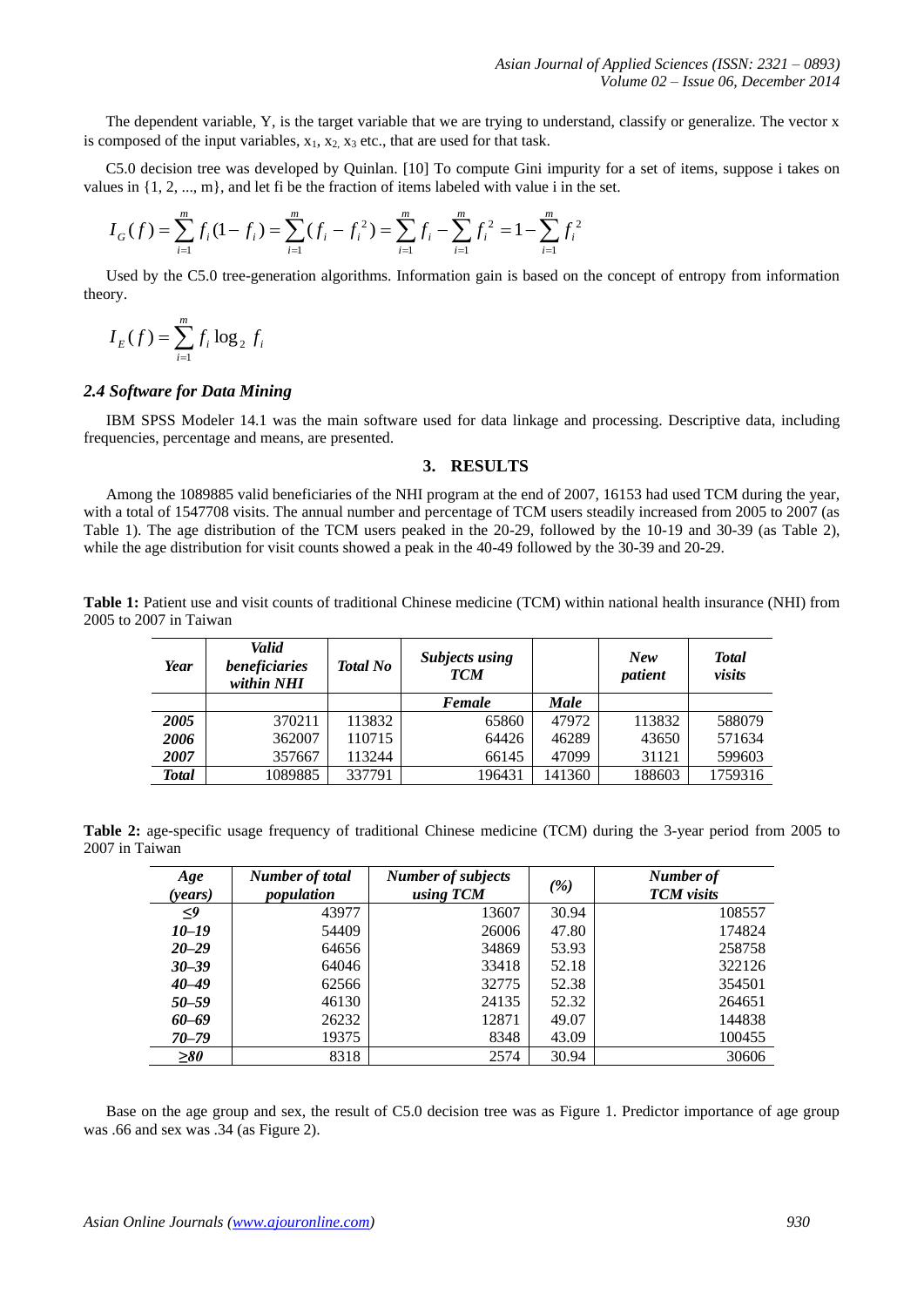*Asian Journal of Applied Sciences (ISSN: 2321 – 0893) Volume 02 – Issue 06, December 2014*



**Figure 1:** The Result Of C5.0 Decision Tree





Most of the TCM visits identified in the study were performed in private TCM clinics (11586971), followed by private TCM hospitals (126277), public TCM hospitals (45665) and public TCM clinics (403). Visits to private TCM hospitals decreased yearly, while visits to private TCM clinics, public TCM hospitals and others increased (as Table 3).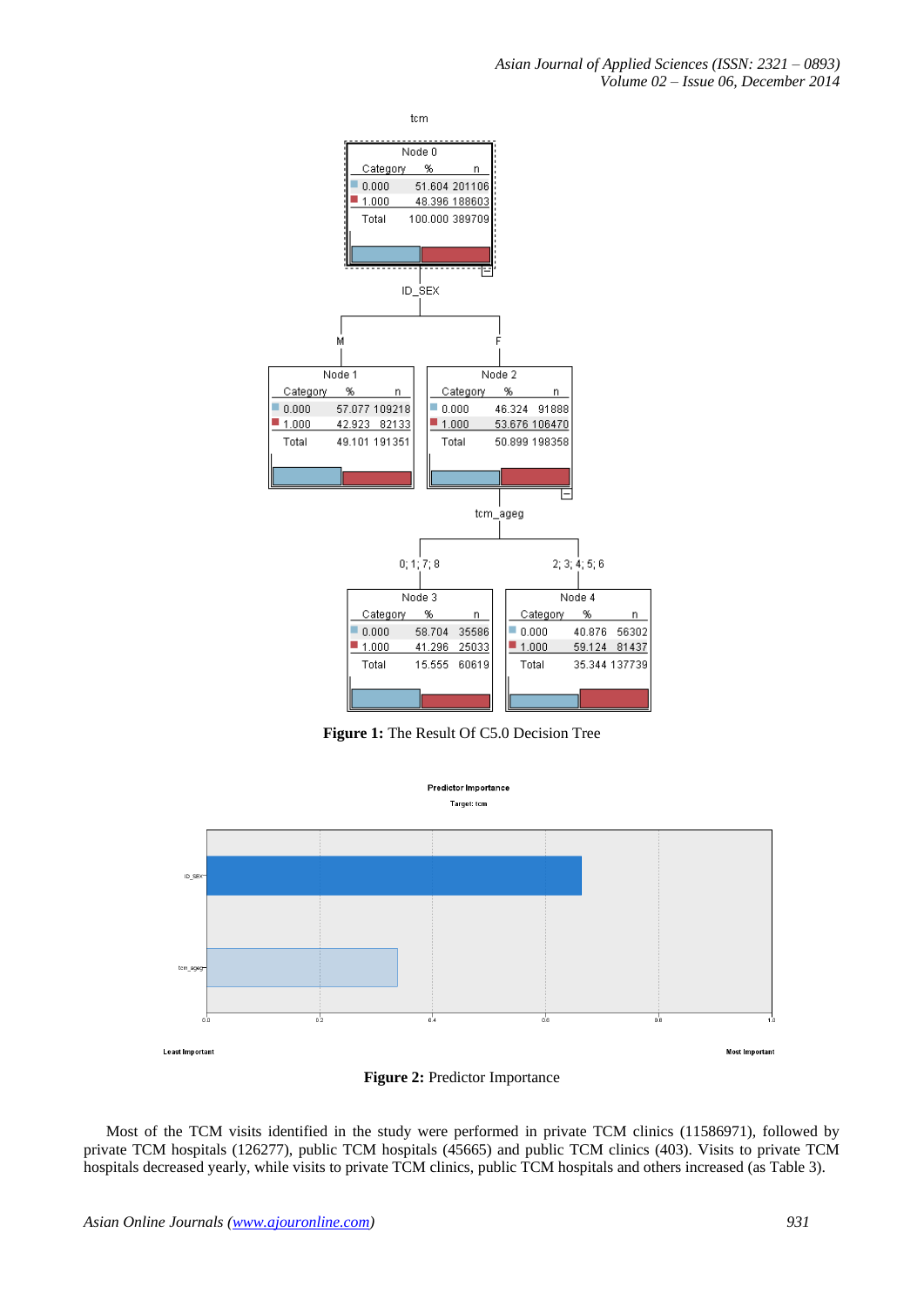| Year               | <b>Public TCM</b><br>hospital | <b>Private TCM</b><br>hospital | <b>Public TCM</b><br>clinics | <b>Private TCM</b><br>clinics | <b>Total</b> |
|--------------------|-------------------------------|--------------------------------|------------------------------|-------------------------------|--------------|
| 2005               | 15202                         | 44002                          | 145                          | 528730                        | 588079       |
| 2006               | 14802                         | 41113                          | 157                          | 515562                        | 571634       |
| <i><b>2007</b></i> | 15661                         | 41162                          | 101                          | 542679                        | 599603       |
| Total              | 45665                         | 126277                         | 403                          | 1586971                       | 1759316      |

**Table 3:** service volume of traditional Chinese medicine (TCM) by facility type from 2005 to 2007 in Taiwan

Among the 1947696 TCM visits, each of them had one, two, or three clinical diagnoses according to the ICD-9-CM coding system. The top ten diseases for TCM visits were Kuru (7.64%), Cough (5.04%), Allergic rhinitis cause unspecified (3.50%), Lumbago (3.07%), Headache 2.99%), Myalgia and myositis, unspecified (2.52%), Constipation (2.43%), Other sleep disturbances (2.02%), Sleep disturbances, unspecified (1.82%), and Dyspepsia and other specified disorders of function of stomach (1.80%) (as Table 4).

**Table 4:** The top 10 major disease categories for traditional Chinese medicine visits from 2005 to 2007 in Taiwan

| <i>Disease</i>                                         | $ICD-9-CM$<br>code | Number of<br>visits | (%)    |
|--------------------------------------------------------|--------------------|---------------------|--------|
| Kuru                                                   | 460                | 148835              | 7.64   |
| Cough                                                  | 786.2              | 98216               | 5.04   |
| Allergic rhinitis cause unspecified                    | 477.9              | 68255               | 3.50   |
| Lumbago                                                | 724.2              | 59877               | 3.07   |
| Headache                                               | 784.0              | 58141               | 2.99   |
| Myalgia and myositis, unspecified                      | 729.1              | 49021               | 2.52   |
| Constipation                                           | 564.0              | 47358               | 2.43   |
| Other sleep disturbances                               | 780.59             | 39388               | 2.02   |
| Sleep disturbances, unspecified                        | 780.50             | 35353               | 1.82   |
| Dyspepsia and other specified disorders of function of | 536.8              | 35082               | 1.80   |
| stomach                                                |                    |                     |        |
| Others                                                 |                    | 1308170             | 67.16  |
| Total                                                  |                    | 1947696             | 100.00 |

Furthermore, it could be analyzed the percentage distribution of major disease categories for TCM visits by age (as Table 5). The results show that Kuru (460), Allergic rhinitis cause unspecified (477.9), Dyspepsia and other specified disorders of function of stomach (536.8), Myalgia and myositis, unspecified (729.1), and Other sleep disturbances (780.59) were higher in the 31-39 groups. The results show that Constipation (564.0) was higher in the 21-29 groups. The results show that Lumbago (724.2), Headache (784), and Flatulence, eructation, and gas pain (787.3) were higher in the 41-49 groups. The results show that Cough (786.2) was higher in the 41-49 groups.

It could be found no significant differences between males and females in the percentage distributions of the commonest disease categories for TCM visits (Table 6). However, female subjects visited TCM for Kuru (460), Dyspepsia and other specified disorders of function of stomach (536.8), Constipation (564.0), Lumbago (724.2), Myalgia and myositis, unspecified (729.1), Other sleep disturbances (780.59), Headache (784), Cough (786.2), and Flatulence, eructation, and gas pain (787.3) more frequently than males.

It also be compared the percentage distribution of major disease categories for TCM visits among different locations and the results revealed that Kuru (460), Cough (786.2), Lumbago (724.2), Headache (784.0), Myalgia and myositis, unspecified (729.1), Allergic rhinitis cause unspecified (477.9), Constipation (564.0), Dyspepsia and other specified disorders of function of stomach (536.8), Flatulence, eructation, and gas pain (787.3), and Other sleep disturbances (780.59) were more commonly seen in clinics than in hospitals (Table 7).

**Table 5:** percentage distribution of diseases categories for traditional Chinese medicine visits by different age groups,2005–2007, in Taiwan

| $ICD-9$<br>-9 | 29<br>21-2<br>10- | .39<br>$31-$ | $41 - 49$ | -59 | 61-69 | 70<br>71 |  |
|---------------|-------------------|--------------|-----------|-----|-------|----------|--|
|---------------|-------------------|--------------|-----------|-----|-------|----------|--|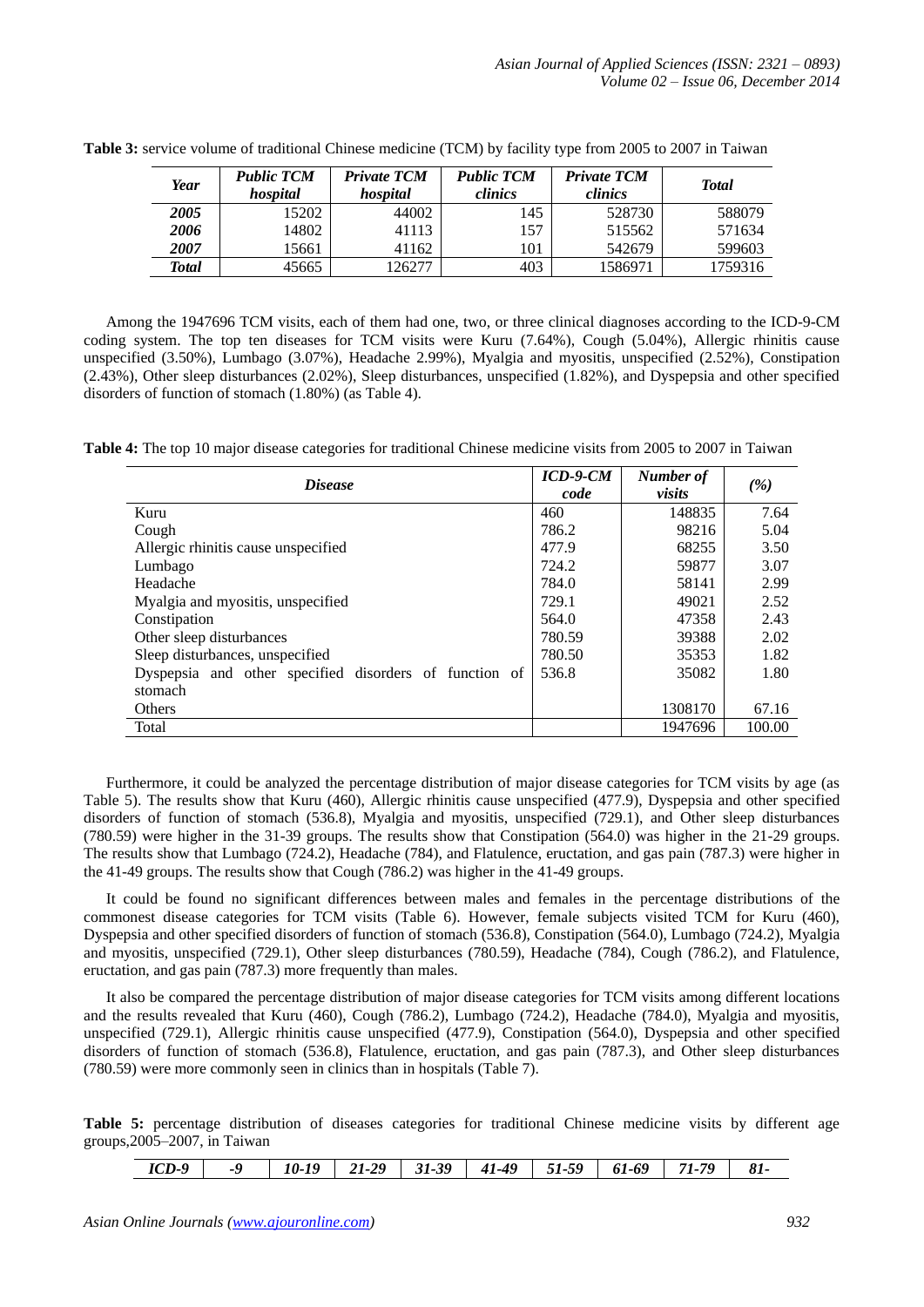*Asian Journal of Applied Sciences (ISSN: 2321 – 0893) Volume 02 – Issue 06, December 2014*

| code   |       |       |       |        |        |       |       |       |       |
|--------|-------|-------|-------|--------|--------|-------|-------|-------|-------|
| 460    | 23698 | 21015 | 18670 | 26264  | 25677  | 17753 | 8666  | 5514  | 1578  |
| 477.9  | 15580 | 17464 | 9885  | 10474  | 7490   | 4155  | 1624  | 1254  | 329   |
| 536.8  | 3677  | 4038  | 4548  | 5987   | 6849   | 4775  | 2664  | 1990  | 554   |
| 564.0  | 1882  | 3987  | 11269 | 9631   | 8312   | 5366  | 2526  | 3048  | 1337  |
| 724.2  | 126   | 2174  | 7575  | 10474  | 13344  | 11716 | 7056  | 5426  | 1986  |
| 729.1  | 449   | 3039  | 7914  | 9576   | 11293  | 8683  | 4364  | 2814  | 889   |
| 780.50 | 193   | 783   | 4011  | 6840   | 8635   | 8008  | 4136  | 1996  | 751   |
| 780.59 | 123   | 1111  | 4925  | 8549   | 10529  | 8028  | 3562  | 2092  | 469   |
| 784.0  | 580   | 3067  | 7465  | 13021  | 15396  | 9826  | 4650  | 3299  | 837   |
| 786.2  | 19179 | 11497 | 8523  | 14819  | 15954  | 12508 | 8035  | 6077  | 1624  |
| Total  | 65487 | 68175 | 84785 | 115635 | 123479 | 90818 | 47283 | 33510 | 10354 |

**Table 6:** number of visits and percentage distribution of diseases categories for traditional Chinese medicine visits by gender, 2005-2007, in Taiwan

| ICD-9 code | Female | Male   | <b>Total</b> |
|------------|--------|--------|--------------|
| 460        | 89681  | 59154  | 148835       |
| 477.9      | 33667  | 34588  | 68255        |
| 536.8      | 20117  | 14965  | 35082        |
| 564.0      | 38120  | 9238   | 47358        |
| 724.2      | 31729  | 28148  | 59877        |
| 729.1      | 29423  | 19598  | 49021        |
| 780.50     | 22871  | 12482  | 35353        |
| 780.59     | 25105  | 14283  | 39388        |
| 784.0      | 42928  | 15213  | 58141        |
| 786.2      | 55394  | 42822  | 98216        |
| Total      | 389035 | 250491 | 639526       |

**Table 7:** percentage distributions of diseases categories for traditional Chinese medicine visits by location, 2005-2007, in Taiwan

| ICD-9 code | Public<br><b>TCM</b> hospital | Private<br><b>TCM</b> hospital | Public<br><b>TCM</b> clinics | Private<br><b>TCM</b> clinics | <b>Others</b> |
|------------|-------------------------------|--------------------------------|------------------------------|-------------------------------|---------------|
| 460        | 1346                          | 4852                           | 21                           | 142616                        | 148835        |
| 477.9      | 4875                          | 11537                          | 14                           | 51829                         | 68255         |
| 536.8      | 1868                          | 2298                           | 4                            | 30912                         | 35082         |
| 564.0      | 2289                          | 4664                           | 23                           | 40382                         | 47358         |
| 724.2      | 2064                          | 4659                           | 22                           | 53132                         | 59877         |
| 729.1      | 2142                          | 6020                           | 3                            | 40856                         | 49021         |
| 780.50     | 3125                          | 2666                           | 16                           | 29546                         | 35353         |
| 780.59     | 520                           | 1175                           | 0                            | 37693                         | 39388         |
| 784.0      | 1064                          | 2918                           | 13                           | 54146                         | 58141         |
| 786.2      | 2119                          | 4407                           | 38                           | 91652                         | 98216         |
| Total      | 21412                         | 45196                          | 154                          | 572764                        | 639526        |

## **4. DISCUSSION AND CONCLUSION**

After all, this study is the first extensive survey of TCM use in Chinese society. Only with the help of a computerized insurance reimbursement database could such a large-scale TCM utilization study feasibly be analyzed. Previous studies from western countries on the frequency and characteristics of TCM use have mainly consisted of surveys of clinic attendees, telephone interviews, written surveys, household interviews, and hospital and private clinic surveys; and the sample sizes have been limited. In addition, the use of TCM in western countries is usually not covered by insurance [7]. Thus, the survey results might be affected by the socio-economic status of the subjects [8]. Fortunately, TCM is reimbursed by NHI in Taiwan, so the study would seem to be less biased.

The use of TCM in western countries has increased dramatically in recent years [9]. It goes without saying that TCM had been commonly used in Asian countries, especially in the Chinese population, for centuries [4]. Owing to the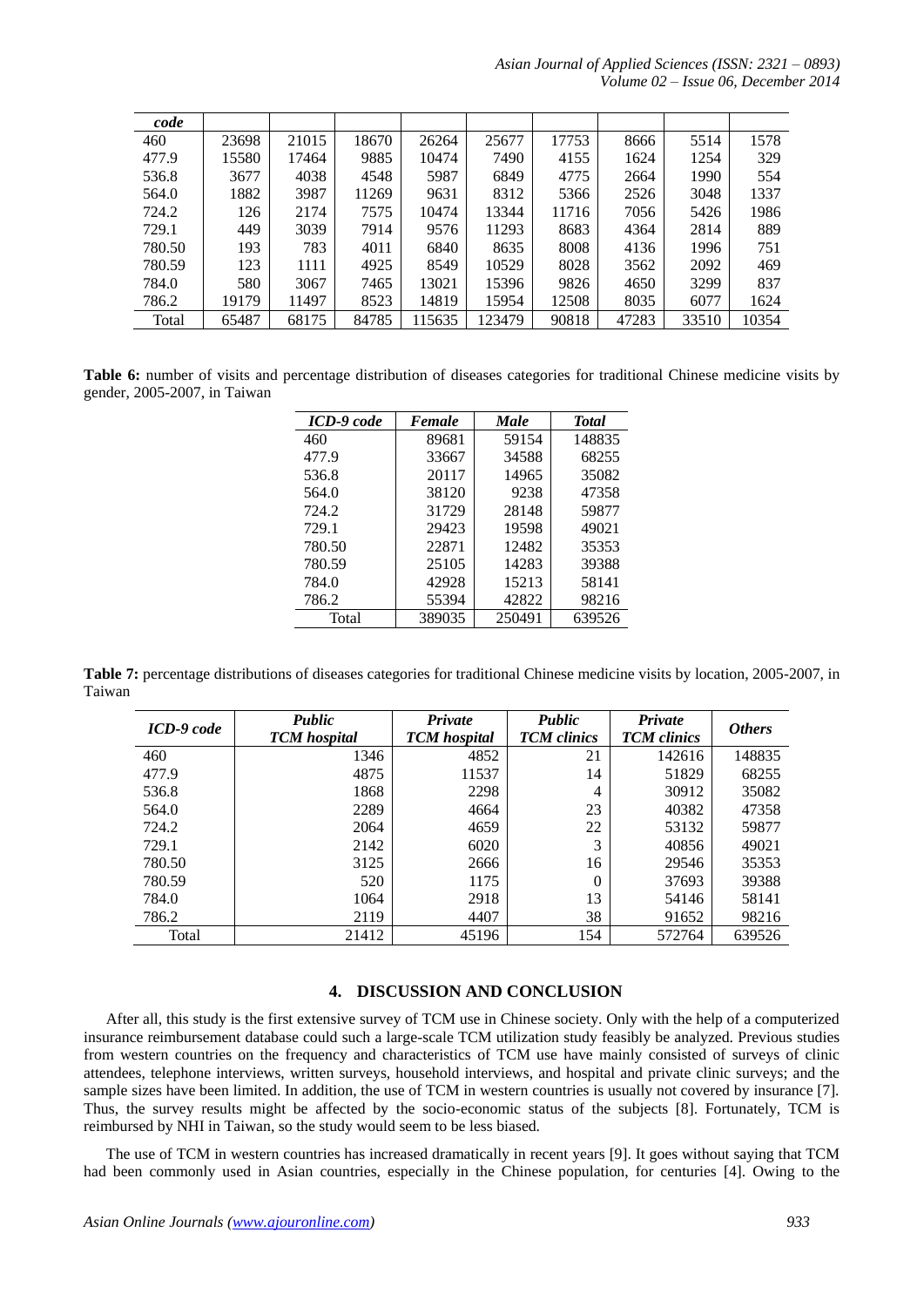different definitions of complementary and alternative medicine, the types of complementary and alternative medicine surveyed, survey methodologies and types of complementary and alternative medicine reimbursed by insurance, it was difficult to compare the use frequency of TCM among countries [11]. According to the results, there was a steady increase in the annual number of TCM users in Taiwan between 1997 and 2010; this does not include folk medicine, which is not reimbursable by insurance. Chinese people believe that Western medicine may react faster to the target but also causes more adverse side effects, while TCM reacts slowly but is subtle and safe [8,9,10]. Furthermore, the insurance coverage for TCM visits might also play a significant role [8].

With the result of this study, female use TCM more frequently than male, is consistent with previous reports from western countries. The reasons for this female predominance were not fully elucidated in previous reports. It was suggested that independent females, or females of good social status, had higher expectations of or belief in TCM in respect of postpartum conditions, menopause and chronic diseases.

The age distribution of TCM users peaked in the 20-29 group, followed by the 10-19 group and 31-39 group. Most TCM visits were to private TCM clinics, followed by the private TCM hospitals.

According to the results, the most common reasons for TCM visits were Kuru (460), Cough (786.2), Allergic rhinitis cause unspecified (477.9), Lumbago (724.2), Headache (784.0), Myalgia and myositis, unspecified (729.1), Constipation (564.0), Other sleep disturbances (780.59), Sleep disturbances, unspecified (780.50), and Dyspepsia and other specified disorders of function of stomach (536.8).

TCM was popular in the Chinese population. More and more subjects used TCM at least once during the 3-year study period. TCM, like western medicine, was commonly used by the Chinese population for problems and diseases of major human organ systems. This study provides information about the use frequencies of TCM and disease categories treated by TCM, which should be useful for health policy makers and for those who consider the integration of Chinese and Western medicine.

#### **5. ACKNOWLEDGEMENT**

This study is based in part on data from the National Health Insurance Research Database provided by the Bureau of National Health Insurance, Department of Health and managed by National Health Research Institutes. The interpretation and conclusions contained herein do not represent those of Bureau of National Health Insurance, Department of Health or National Health Research Institutes.

#### **6. REFERENCES**

- [1] Ahmad, A.W. "Determinants of complementary alternative medicine (CAM) use," Complementary Therapies in Medicine, vol. 12, pp. 99-111, 2004.
- [2] Burg, M.A., Hatch, R.L., & Neims, A.H. "Lifetime use of alternative therapy: A study of Florida residents," Southern Medical Journal, vol. 91, pp. 1126-1131, 1998.
- [3] Chen, F.P., Kung, Y.Y., Chen, T.J., & Hwang, S.J.: "Demographics and patterns of acupuncture use in the Chinese population: The Taiwan experience," Journal of Alternative and Complementary Medicine, vol. 12, pp. 379-387, 2006.
- [4] Lee, C.H., Chou, Y.J., Chen, L.S., & Chang, H.J. "Utilization of ambulatory Chinese medical services under the National health Insurance in Taiwan," Taiwan Journal of Public Health, vol. 23, pp. 100-107, 2004.
- [5] Cheng, S.H., & Chiang, T.L. "The effect of universal health insurance on health care utilization in Taiwan: results from a natural experiment," JAMA, vol. 278, pp. 89-93, 1997.
- [6] Liu, J.Y., Chen, T.J., & Hwang, S.J. "Concomitant prescription of nonsteroidal anti-inflammatory drugs and antacids in the outpatient setting of a medical center in Taiwan: A prescription database study," European Journal of Clinical Pharmacology, vol. 57, pp. 505-508, 2001.
- [7] Cleary-Guida, M.B., Okvat, H.A., Oz, M.C., & Ting, W. "A regional survey of health insurance coverage for complementary and alternative medicine: Current status and future ramifications," Journal of Alternative and Complementary Medicine, vol. 7, pp. 269-273, 2001.
- [8] Wolsko, P.M., Eisenberg, D.M., Davis, R.B., Ettner, S.L., & Philips, R.S. "Insurance coverage, medical conditions, and visits to alternative medicine providers- results of a national survey," Archives of Internal Medicine, vol. 162, pp. 281-287, 2002.
- [9] Eisenberg, D.M., Davis, R.B., Ettner, S.L., Appel, S., Wilkey, S., Van Rompay, M., & Kessler, R.C. "Trends in alternative medicine use in the United States, 1990–1997: results of a follow-up national survey," JAMA, vol. 280:1569-1575, 1998.